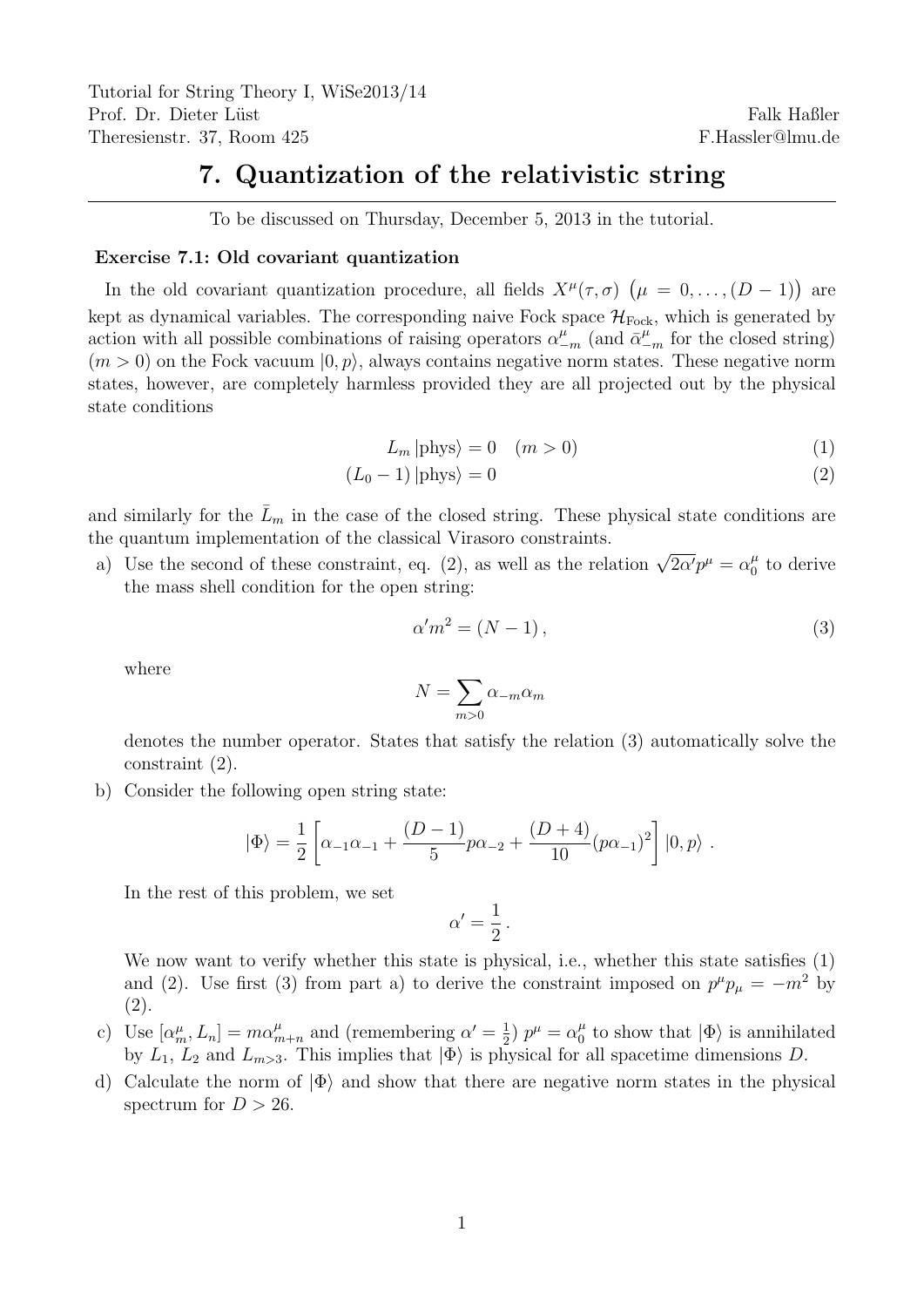#### Exercise 7.2: Path integral and Faddeev-Popov determinant

The Polyakov action  $S_P[X^{\mu}, h_{\alpha\beta}]$  treats the embedding coordinates  $X^{\mu}$  and the world sheet metric  $h_{\alpha\beta}$  as dynamical variables. S<sub>P</sub> is invariant under the (infinite-dimensional) group diff × Weyl of world sheet diffeomorphisms (corresponding to arbitrary reparameterizations  $\sigma^{\alpha} \to \tilde{\sigma}^{\alpha}(\sigma^{\beta})$  and local Weyl rescalings of the metric  $h_{\alpha\beta} \to e^{2\Lambda(\tau,\sigma)}h_{\alpha\beta}$ . These gauge symmetries allow one to classically eliminate  $h_{\alpha\beta}$  as a dynamical variable by going to the gauge  $h_{\alpha\beta} = \eta_{\alpha\beta}.$ 

In the *quantum* theory, this gauge fixing requires some more care and might even be impossible, as is best seen in the path integral formulation (For a more detailed account on path integrals and the Faddeev-Popov procedure see e.g. Peskin Schroeder, Ch. 9 and 16.) The naive vacuum amplitude, or partition function,

$$
Z = \int \frac{\mathcal{D}[h]\mathcal{D}[X]}{V_{\text{diff} \times \text{Weyl}}} e^{iS_{\text{P}}}
$$
\n
$$
\tag{4}
$$

sums over all possible field configurations  $[X^{\mu}(\tau,\sigma), h_{\alpha\beta}]$  between some fixed initial and final values and weighs them with the exponential of the classical action. This path integral contains a huge overcounting, as all gauge equivalent field configurations are independently integrated over. Formally, one should therefore normalize this expression by dividing by the "volume"  $V_{diff \times Weyl}$  of the local symmetry group, which, however, is itself infinite. In order to make the naive expression (4) more meaningful, one should therefore use a change of integration variables

## $\mathcal{D}[h]\mathcal{D}[X] \to \mathcal{D}[\text{gauge equivalent}]\mathcal{D}[\text{gauge inequality}]$

so that redundant integration over gauge equivalent configurations can be factored out and formally be "canceled" by the volume factor, leaving an integration over the physically independent configurations only. Just as for finite-dimensional integrals this change of variables comes with a Jacobian, the so-called Faddeev-Popov determinant  $\Delta_{FP}$ , which has to be included in the remaining integration over the gauge inequivalent configurations,

$$
Z = \int \mathcal{D}[\text{gauge inequivalent}] \Delta_{\text{FP}} e^{iS_{\text{P}}}\,.
$$

For the factorization into integrations over gauge equivalent and gauge inequivalent configurations to be possible, the integration measure of the original path integral has to be gauge invariant. If this is not the case, the gauge degrees of freedom cannot be consistently decoupled in the quantum theory, and the theory becomes anomalous.

In our case, the gauge symmetries act non-trivially on  $h_{\alpha\beta}$ , their infinitesimal action being given by (c.f. the lecture)

$$
\delta h_{\alpha\beta} = \nabla_{\alpha} \xi_{\beta} + \nabla_{\beta} \xi_{\alpha} + 2\Lambda h_{\alpha\beta}
$$

$$
= (P\xi)_{\alpha\beta} + 2\tilde{\Lambda} h_{\alpha\beta}
$$

with  $(P\xi)_{\alpha\beta} \equiv \nabla_{\alpha}\xi_{\beta} + \nabla_{\beta}\xi_{\alpha} - (\nabla_{\gamma}\xi^{\gamma})h_{\alpha\beta}$  and  $2\tilde{\Lambda} = 2\Lambda + (\nabla_{\gamma}\xi^{\gamma})$ . As  $h_{\alpha\beta}$  is completely gauged, one can write

$$
\mathcal{D}[h] = \mathcal{D}[P\xi]\mathcal{D}[\tilde{\Lambda}] = \mathcal{D}[\xi]\mathcal{D}[\Lambda] \left| \frac{\delta(P\xi, \tilde{\Lambda})}{\delta(\xi, \Lambda)} \right|.
$$